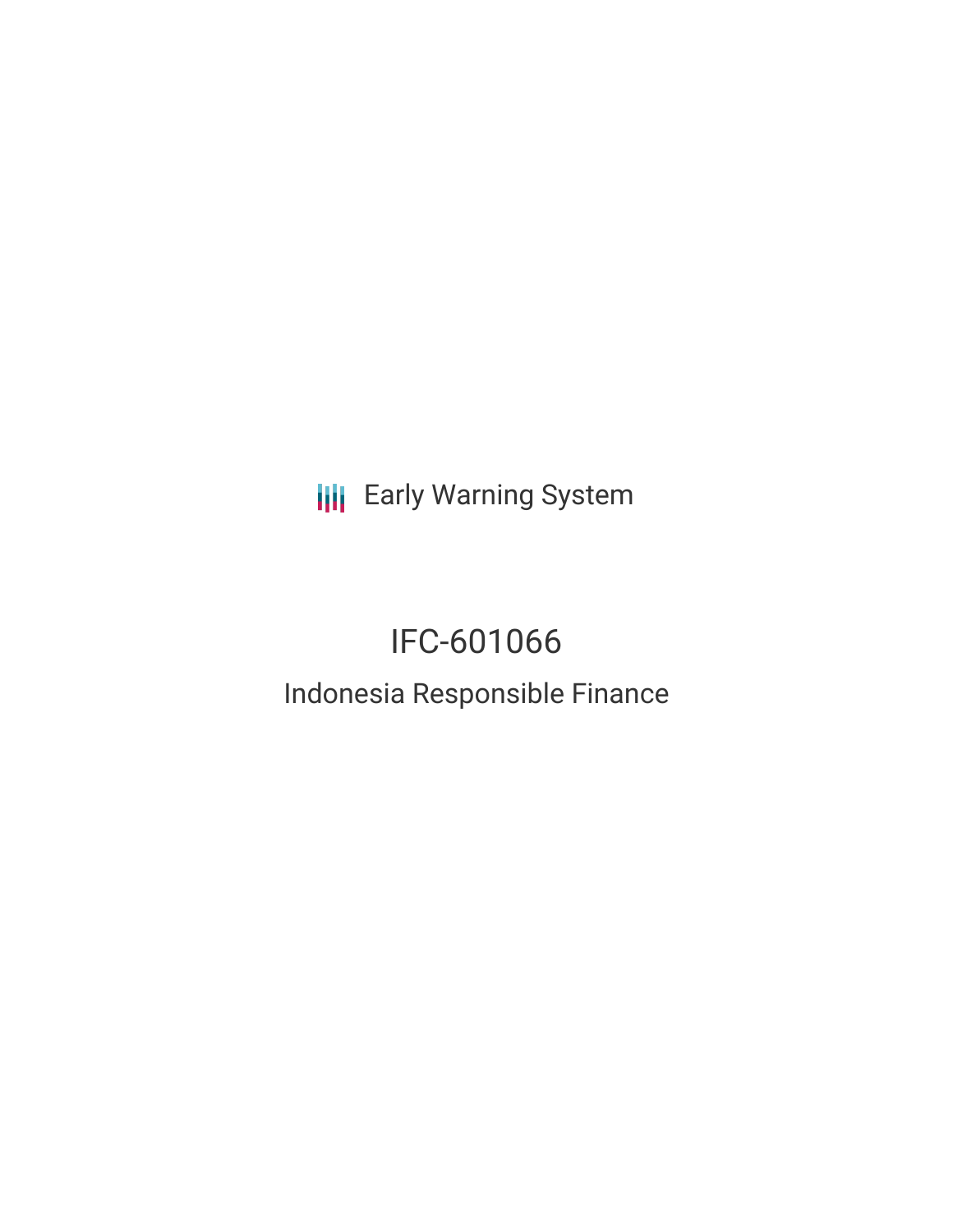## **Quick Facts**

| <b>Countries</b>               | Indonesia                               |
|--------------------------------|-----------------------------------------|
| <b>Financial Institutions</b>  | International Finance Corporation (IFC) |
| <b>Status</b>                  | Active                                  |
| <b>Bank Risk Rating</b>        | U                                       |
| <b>Voting Date</b>             | 2015-11-20                              |
| <b>Sectors</b>                 | Finance                                 |
| <b>Investment Type(s)</b>      | Loan                                    |
| <b>Investment Amount (USD)</b> | $$1.60$ million                         |
| <b>Project Cost (USD)</b>      | $$1.60$ million                         |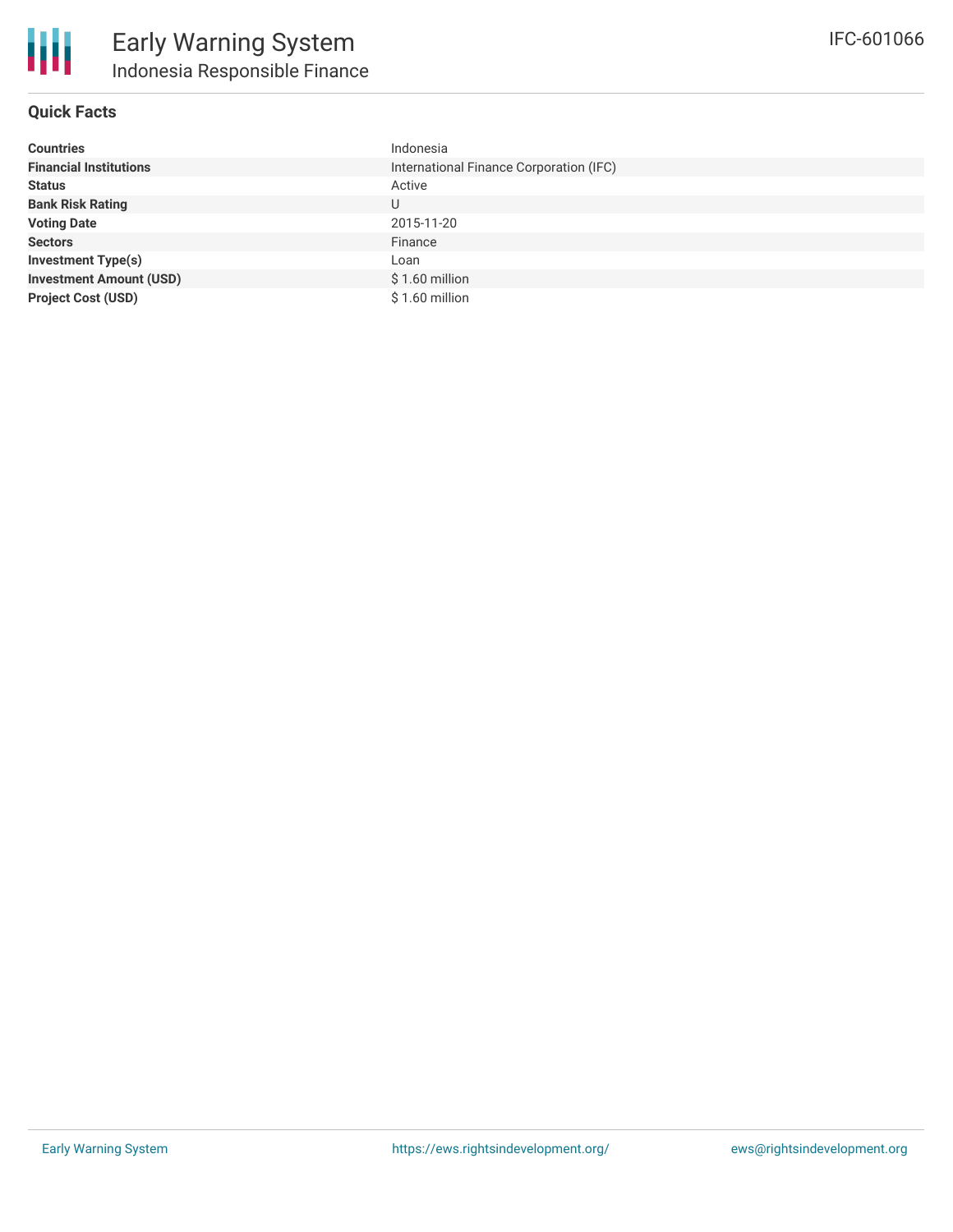## **Project Description**

The project will focus on three main components:

(1) supporting the Indonesia Microfinance Forum in convening and expanding its membership, and supporting the Forum's outreach and advocacy activities; (

2) facilitating the formulation and adoption of the Indonesia MF Forum's Charter incorporating Responsible Finance principles, and accompanied with the respective assessment and monitoring framework; and

(3) assisting the Indonesia MF Forum members in adhering to their Responsible Finance Charter through the project support on (i) capacity building and training for members' staff and (ii) awareness raising and capacity building for micro-clients, including the project support to the development of the Institute of MF Indonesia.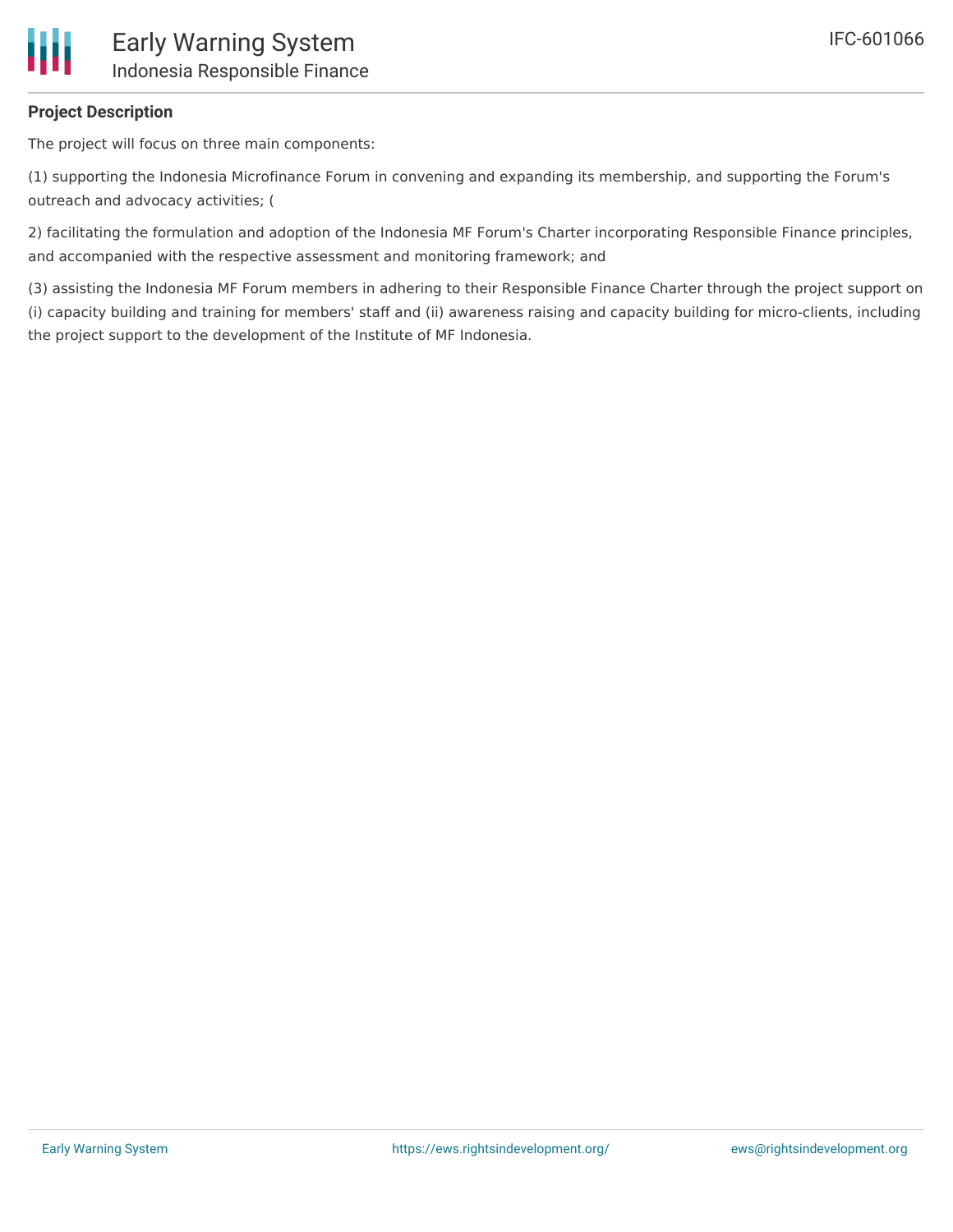#### **Investment Description**

• International Finance Corporation (IFC)